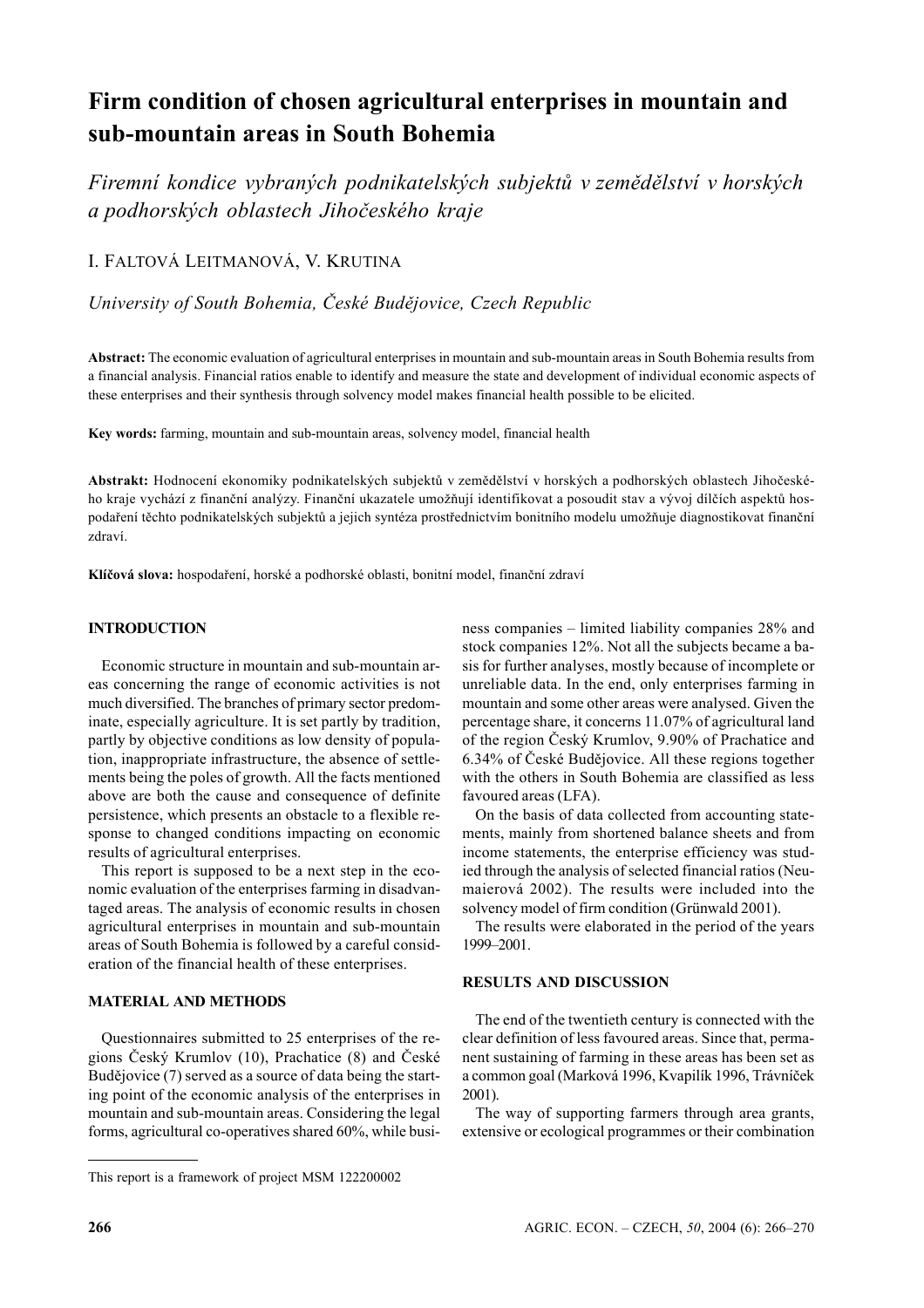depends on the consensus (Doucha 1998). Their income is mainly influenced by land price. Together with rising price of land, the loss per one hectare goes down. The connection between regress equation and price of land (Střeleček 1997) should thus becomes the basis for the calculation of grants compensating more difficult farming conditions.

Favourable economic output in 2000 resulted into the consideration if it meant only an exceptional result or if a new trend was set. A better economic output in marginal areas was qualified as stabilised (except 1999). The impact of taxes on the economic output in 2000 pointed at the fact that the tax rate was higher in marginal areas than in production areas (Střeleček 2002), mainly thanks to unequal economic results of enterprises in these areas. Also Jánský and Novák affirmed improvement of financial situation of agricultural co-operatives in marginal areas in 1998–2000, especially in the field of liquidity, financial leverage and activity ratios. Even liquidity of first and second degrees was better in marginal areas than in those of production (Jánský 2002). The positive economic output was achieved partly by savings in material and wage costs (Leitmanová 1999). Another positive fact of this period can be found in gradual covering of the liabilities from transformation (Report 2000). However, the results in plant production differed from livestock production. In general, the situation in cattle breeding is regarded as the most problematic.

General conditions such as production volume, employment rate, the countryside, the quality of organic and inorganic sources form the way of farming. Besides, Central European agriculture using the results of technological development makes the production volume higher and this meets the stagnated demand. For agriculture, it leads to unfavourable price and cost development. Intensity decreases, it means intense processes (e.g. milk cows) lose their importance, on the other hand, extensive processes (e.g. dry cows) widen. In line with this fact, "unused" areas extend as well, e.i. forest areas spread out. It happens when the market realises its influence without state restriction (Heissenhuber 2003).

A suitable systematic policy of state grants (Střeleček 2003) can help Czech agriculture to become competitive. The state should support mainly the development of agriculture specialised at a more extensive agricultural production and at services focused on environment conservation and further ecological activities.

The analysed enterprises in mountain and sub-mountain areas of South Bohemia proved in the period of the years 1999–2001 that, in spite of rising total sales, in average the positive economic output dropped. Partly it can be explained through average values of chosen financial ratios and their development.

Profit itself cannot be the only suitable indicator the firm analysis is based on unless it is as high that the return on the capital invested by owners would be higher than alternative costs of their equity capital (Živělová 2001).

Common investments of agricultural enterprises would be a possible way of solving this problem. In Austria,

Table 1. Liquidity ratios

| Indicator               | 1999 | 2000 | 2001 |
|-------------------------|------|------|------|
| Current ratio           | 3.45 | 3.75 | 3.94 |
| Quick ratio (Acid test) | 1.75 | 1.89 | 1 77 |
| Cash ratio              | 0.47 | 0.39 | 0.43 |

Source: Own calculation

machinery purchase, farm buildings, common farming of agricultural enterprises was realised with a really good results (Binder 2000).

The current ratio is defined as a proportion of total volume of current assets to current liabilities in total including current bank credits. Quick ratio is defined as a proportion of current assets without inventories to current liabilities in total. These liquidity ratios are followed by the cash ratio defined as the proportion of current financial assets to current liabilities in total (Table 1).

Level and development of liquidity in chosen enterprises can be evaluated as really good. They fulfil the generally required criteria of current ratio – the rate 2 : 1 and that of quick ratio – the rate  $1:1$  within the evaluation period (Grünwald, Holečková 1996). The increase of current ratio when the volume of current assets decreased (by 5.5%) was effected by the marked reduction in current liability including current bank credits (by 17.3%). Considering aspects of quick ratio, this reduction in current foreign capital was compensated by inventories increase in current assets so the level of quick ratio stagnated. On the other hand, the marked reduction of current financial assets (by 24.3%) was reflected in reduction of cash ratio, which characterises solvency of the analysed enterprises.

Within the whole evaluated period, only 18% of agricultural enterprises did not reach the required level of current and quick ratios. More than one third of the enterprises showed a really low level of cash ratio.

The Green Report (Report 1999, 2000, 2001) observes liquidity as cash (the proportion of cash to current liabilities), current (the proportion of cash and short-term receivables to current liabilities) and total (the proportion of current assets to current liabilities and short-term bank credits). Within the observed time period of 1999–2001, all types of liquidity showed a positive development as shown in the following data: 1 CZK of current liability corresponds to 0.21 CZK of cash and 0.74 CZK shortterm receivables in 1999 and in 2001 the numbers were 0.35 CZK and 0.88 CZK. The volume of current assets in 1999 was 2.68 times higher than the volume of current liabilities and short-term bank credits, in 2001 3.33 times.

Velocity of inventories turnover is defined as a proportion of sales to average inventories state and, analogically, velocity of receivables turnover as the proportion of sales to average accounts receivables, velocity of fixed assets turnover as a proportion of sales to average fixed assets and velocity of total assets turnover as a proportion of sales to average property of the enterprise. The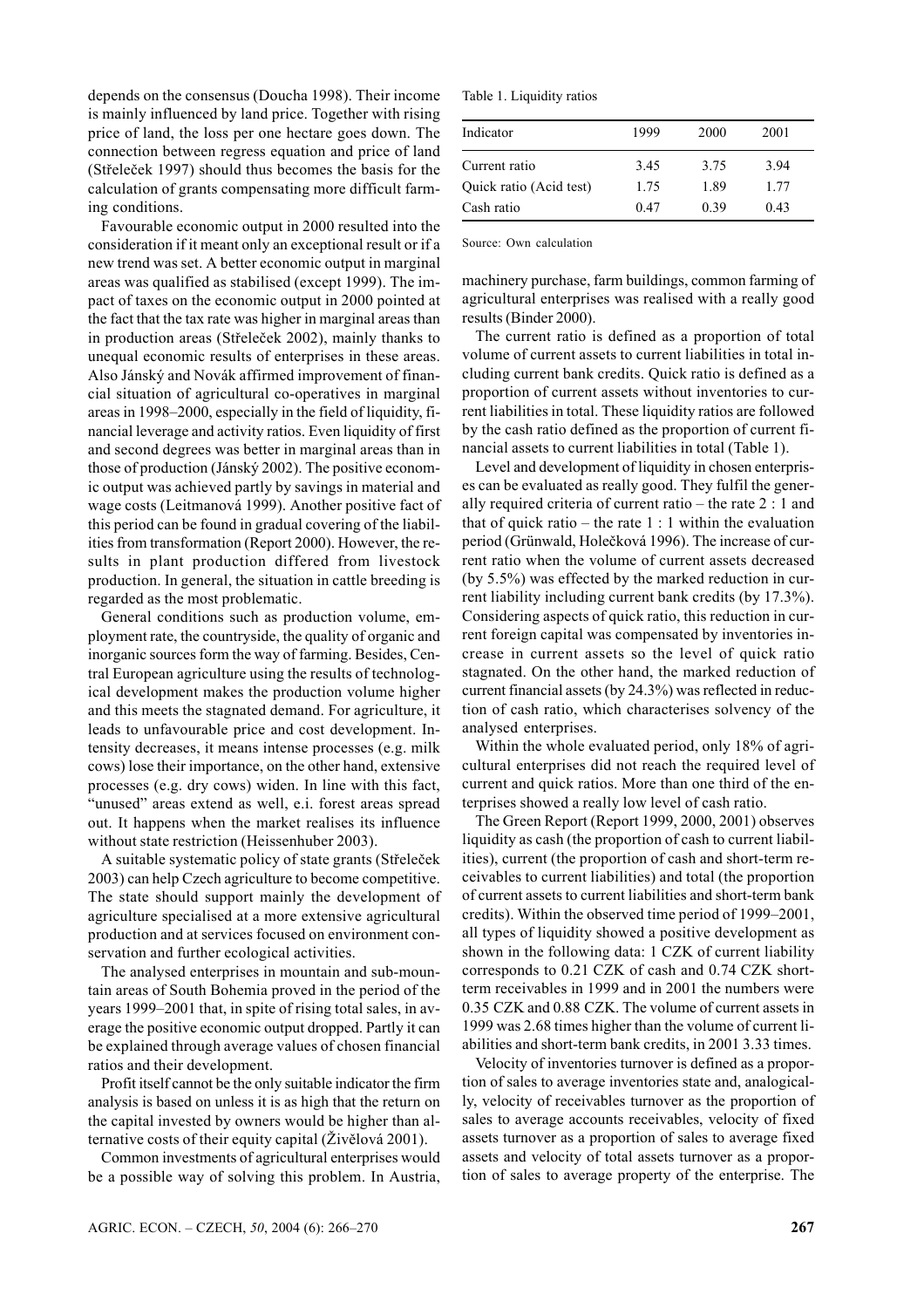Table 2. Activity ratios

| Indicator                                          | 1999 | 2000 | 2001 |
|----------------------------------------------------|------|------|------|
| Velocity of inventories turnover<br>(in turnings)  | 2.37 | 2.57 | 2.72 |
| Time of inventories turnover<br>(in days)          | 152  | 140  | 132  |
| Velocity of receivables turnover<br>(in turnings)  | 5.56 | 5.06 | 5.17 |
| Time of receivables turnover<br>(in days)          | 65   | 71   | 70   |
| Velocity of fixed assets turnover<br>(in turnings) | 0.64 | 0.64 | 0.68 |
| Time of fixed assets turnover<br>(in days)         | 561  | 562  | 533  |
| Velocity of total assets turnover<br>(in turnings) | 0.42 | 0.43 | 0.46 |
| Time of total assets turnover<br>(in days)         | 848  | 845  | 789  |

Source: Own calculation

indicator of turnover period represents the reciprocal proportions of the data mentioned above in days (Table 2).

The level of activity ratios in the chosen enterprises reflects the specifics of agricultural activities where most of the production processes are long-term ones.

The inventories turnover period does not usually get over the maximum time mentioned in literature, i.e.180 days, and in the evaluated period, it develops positively, it is even shortened by 20 days. It means that the inventories are used in a more intensive way. The increase of sales (14.8%) impacted positively on the favourable development of inventory turnover keeping stabilised inventories .

The increase of sales also effected the fixed assets turnover and enterprise property although the development is not as unambiguous as with inventory turnover. The marked increase of this property in 2000 and 2001 has been followed by a slight decline.

A negative development was recorded in receivables turnover, the average collection period of the evaluation lengthened by 5 days. So the time when the customers block finances becomes longer which is a very unfavourable situation for agricultural enterprises.

However, there are marked differences in activity ratios level among the individual enterprises in all years of this evaluation which shows great reserves in adequacy of single parts of enterprise property to the range of business activities in some chosen enterprises.

The Green Report concerning efficiency of total assets (the proportion of sales to total assets), fixed assets (the proportion of sales to fixed assets), and of current assets (the proportion of sales to current assets) and, further, the reproduction ability of assets (the proportion of total assets to economic output and depreciation), stated a positive development for the sales increased in comparison with total assets (from 47.1% to 51.3%), with fixed assets (from 74% to 84.3%) and with current assets (from 133.7% to 138.6%) as well in the years 1999 and 2000 (Report 1999, 2000). The reproduction ability of assets declined from 18.7 to 11.3 years. In 2001, the activity of total assets (the proportion of sales to total assets) and activity of fixed assets (the proportion of sales to fixed assets) in turnings was newly evaluated. It was calculated back to 2000. It went up when the total assets turnover increased from 0.51 to 0.55 and fixed assets turnover from 0.84 to 0.92

The numbers gained from searching the chosen agricultural enterprises in mountain and sub-mountain areas in South Bohemia are worse which is partly effected by less favourable conditions of farming in these areas.

Debt ratio is defined as a proportion of foreign capital to total assets. The rate of financial independence as a proportion of equity capital to total assets is an additional indicator of debt ratio. The indicator of interest coverage is defined as the proportion of the sum of after-tax profit (net profit) and cost interest to cost interest (Table 3).

Although it is always difficult to state an optimum debt ratio, the average rate used abroad ranges from 30 to 50%. The chosen enterprises are getting over the average during all the period, they show a high debt ratio and they can be considered to be risky. It works against the economical and financial stability of the enterprises. One of the positive phenomena is the debt ratio decrease in this period, mostly in 2000. Decreasing profitability of invested sources results into low and even decreasing interest coverage, which means inadequate average debt ratio level of chosen agricultural enterprises.

The differences in debt ratio of the individual enterprises are very significant, they range from 6–7% up to almost 100%. Two enterprises even show the negative equity capital as a result of high-unpaid loss in the last years.

The cause of higher debt ratio in the enterprises is a high share of long-term liabilities, mainly those from transformation representing about two thirds of the foreign capital in general. Gradual covering of these liabiliies from transformation is reflected in the declining debt ratio by 10% in the observed period.

In the Green Reports (Report 1999, 2000, 2001), the attention was paid not only to the debt ratio but to credit debt ratio (the proportion of total credits to equity capital) and debt degree (the proportion of foreign capital to equity capital), too. A positive development can be stated even in these financial leverage ratios, debt ratio decreased from 51.8% in 1999 to 44.1% in 2001 followed by

Table 3. Financial leverage ratios

| Indicator                                    | 1999  | 2000  | 2001  |
|----------------------------------------------|-------|-------|-------|
| Debt ratio (in $\%$ )                        | 65.33 | 56.56 | 55.66 |
| Rate of financial<br>independence (in $\%$ ) | 34.67 | 43 44 | 44 34 |
| Interest coverage                            | 396   | 3.57  | 1 34  |

Source: Own calculation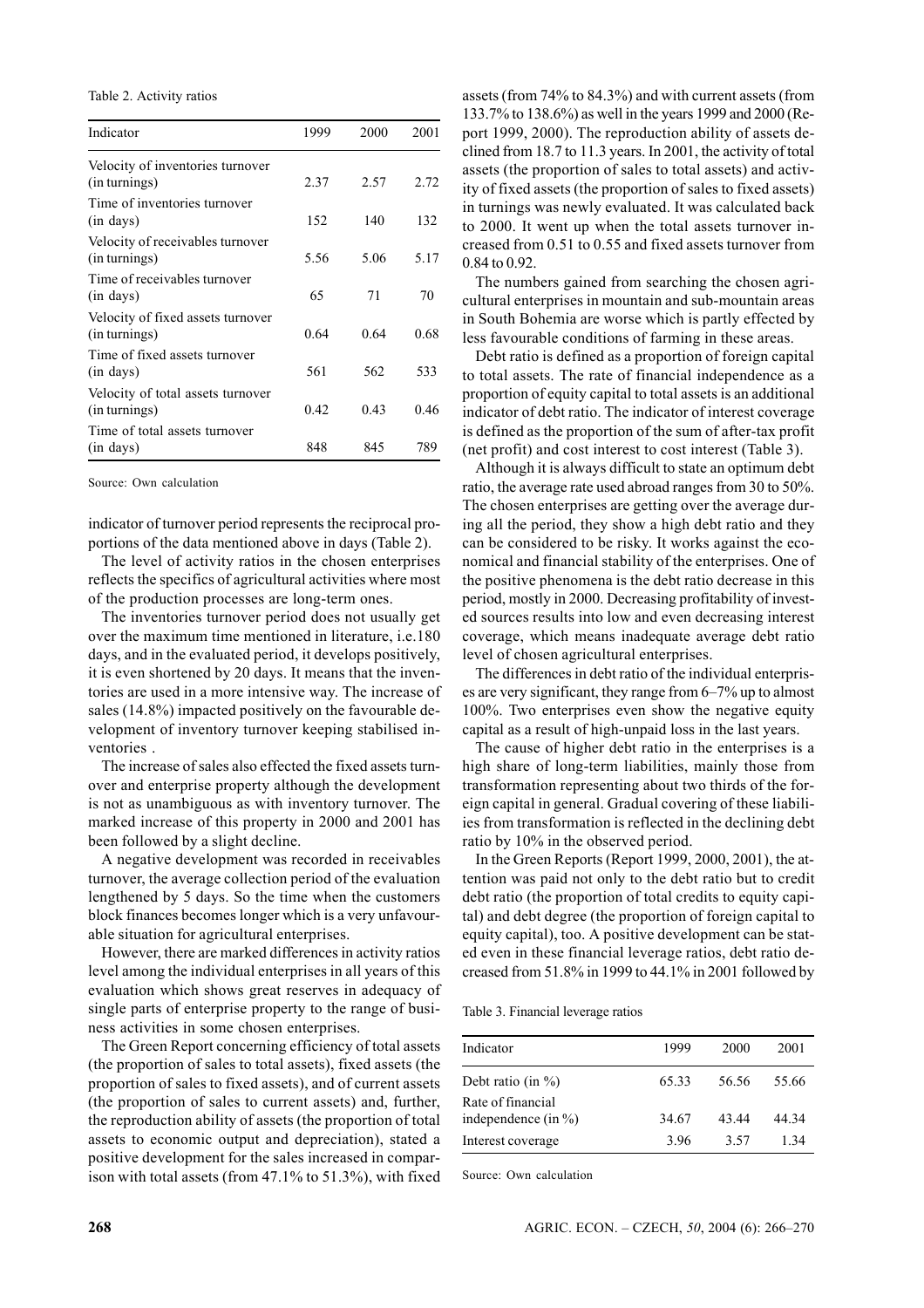Table 4. Profitability ratios

| Indicator                             | 1999  | 2000  | 2001  |
|---------------------------------------|-------|-------|-------|
| Return on invested capital (in $\%$ ) | 4.89  | 2.21  | 0.29  |
| Return on equity capital (in $\%$ )   | 15.81 | 5.24  | 0.66  |
| Interest rate (in $\%$ )              | 17.22 | 10.62 | 11.15 |

Source: Own calculation

credit debt ratio, from 24.8% to 17.5%, and debt degree, from 1.1 to 0.8.

Also in this case, debt ratio stated by the search of chosen agricultural enterprises in mountain and submountain areas in South Bohemia is higher although a positive tendency can be noticed here as well.

Profitability was expressed through after-tax profit (net profit) related either to the total invested capital or only to equity capital (Table 4).

Return on invested sources showing quite a good rate in the starting year of the evaluated period was permanently decreasing down to the limit of profitable farming in 2001. In line with the increasing sales (within the evaluated period they increased by 14.8%), a rapidly quicker cost increase affects the development of economic output, after-tax profit (net profit) decrease in the period by 93.7%. This decrease impacted on the negative development of profitability amplified by the increase of invested sources in 2000.

The decrease of profitability can be more or less watched in all evaluated enterprises, the share of unprofitable enterprises rises. In 1999, 30% of the agricultural enterprises showed loss while in 2001 it was one half of the enterprises.

A growing disproportion between return on equity capital and an average interest rate also shows inadequacy in using foreign sources by agricultural enterprises in set conditions, above all in 2000 and 2001.

The volume of provided subsidies and grants had a positive impact on the fact that profitability of evaluated enterprises farming in mountain and sub-mountain areas achieved positive results in the mentioned period. Average grants per 1 ha of the farmland in 1999–2001 made 2 959 CZK, 3 248 CZK and 3 039 CZK. Without them, only one enterprise would achieve a positive economic output each year.

In the Green Reports (Report 1999, 2000, 2001), the return on total capital (the proportion of economic output to total capital) and return on equity capital (the proportion of economic output to equity capital) were searched but they developed unambiguously. After a positive development in 1999 and 2000, profitability decreased again although not into negative numbers.

In the chosen agricultural enterprises farming in mountain and sub-mountain areas in South Bohemia, the development was favourable in 1999 and 2000, mainly in 1999, but in 2001 the trend reversed and unfortunately went on.

The way of using the financial ratios depends on the contractual relations of market subjects of both supply and demand, on the complex relations between producers and customers. If agriculture and its enterprises produce positive externalities and public goods, it is difficult to identify market relations between an unambiguous producer and mainly an unambiguous customer which is clear from the accounting data and results of financial analysis viewpoint.

To compare the results found out from the search of the agricultural enterprises in mountain and sub-mountain areas in South Bohemia more properly with the data of the Czech Republic in total, it is advisable to use data concerning potato- and oat-growing and mountain areas as they were differentiated in the Green Reports in 1999 and 2000, respectively mountain and sub-mountain areas from the Green Report in 2001.

From the comparison level and development of chosen financial ratios concerning the average in the Czech Republic with the enterprises of less favourable areas in South Bohemia, there can be seen a comparable productivity of total property, higher debt ratio and credit debt ratio as well, however, of positive development of debt

Table 5. Chosen financial ratios of agricultural enterprises in the Czech Republic according to areas (in %)

| Indicator                              | Production area                      |                  |                   |                  |                           |                  |
|----------------------------------------|--------------------------------------|------------------|-------------------|------------------|---------------------------|------------------|
|                                        | potato- and oat-growing $+$ mountain |                  |                   |                  | $mountain + sub-mountain$ |                  |
|                                        | 1999                                 |                  | 2000              |                  | 2001                      |                  |
|                                        | Czech<br>Republic                    | South<br>Bohemia | Czech<br>Republic | South<br>Bohemia | Czech<br>Republic         | South<br>Bohemia |
| Productivity of total assets           | 45.4                                 | 42.5             | 47.9              | 42.6             | $0.43*$                   | $0.46*$          |
| Debt ratio                             | 56.6                                 | 69.1             | 51.9              | 57.9             | 54.21                     | 56.12            |
| Credit debt ratio                      | 21.5                                 | 36.3             | 19.2              | 22.3             | 19.02                     | 19.88            |
| Return on invested capital             | $-0.6$                               | 4.9              | 1.9               | 2.2              | 0.86                      | 0.29             |
| Reproduction ability of assets (years) | 15.3                                 | 7.1              | 11.1              | 9.0              | 11.91                     | 10.57            |

\* total assets turnover

Source: Reports (1999, 2000, 2001), own calculation